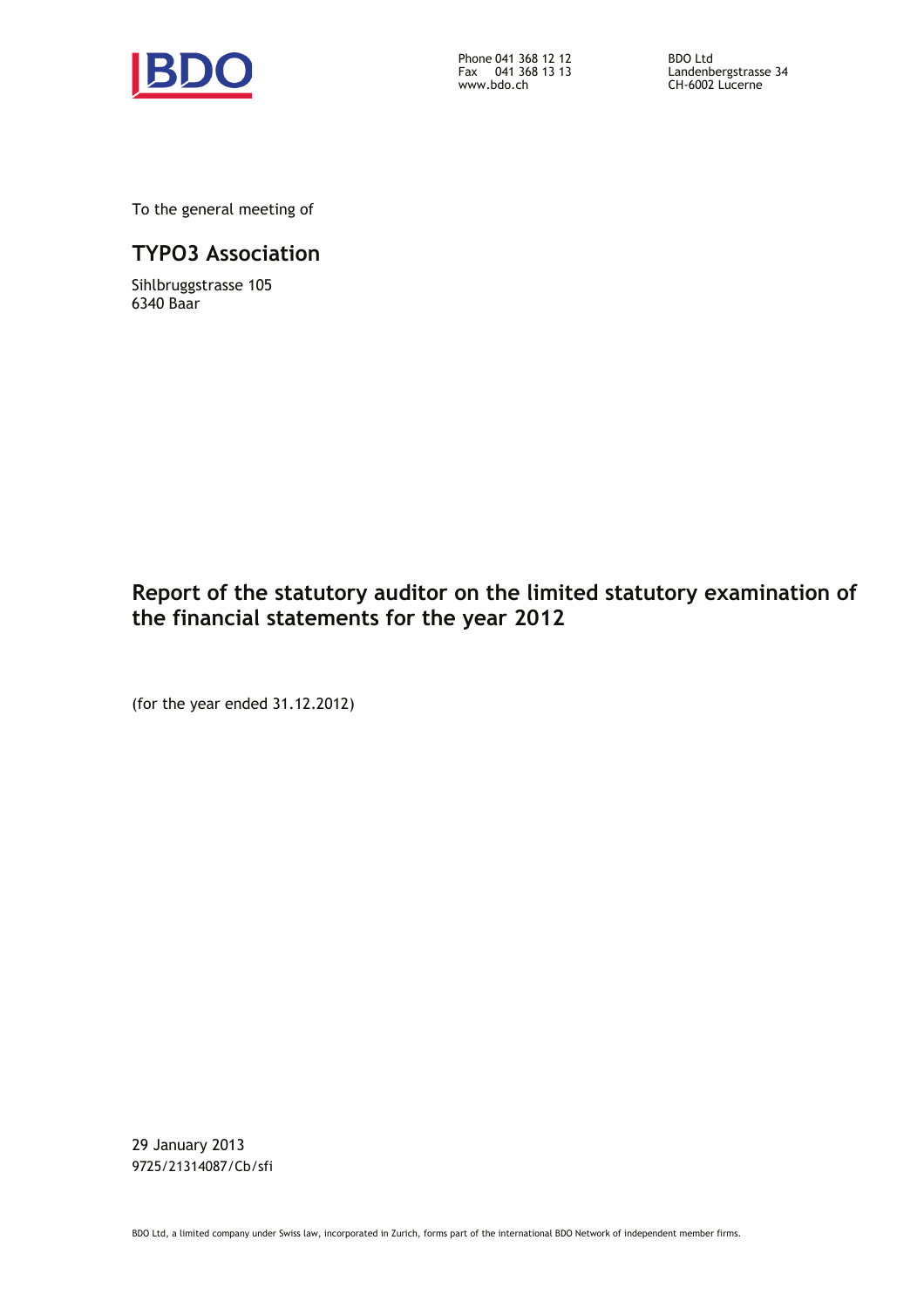

Phone 041 368 12 12 Fax 041 368 13 13 www.bdo.ch

BDO Ltd Landenbergstrasse 34 CH-6002 Lucerne

#### **Report of the statutory auditor on the limited statutory examination**

to the general meeting of

#### **TYPO3 Association, Baar**

As statutory auditor, we have examined the financial statements (balance sheet and income statement) of TYPO3 Association for the year ended 31 December 2012.

These financial statements are the responsibility of the association board. Our responsibility is to perform a limited statutory examination on these financial statements. We confirm that we meet the licensing and independence requirements as stipulated by Swiss law. An employee of our organization assisted with the bookkeeping in the year under report. He was, however, not involved in the limited statutory examination.

We conducted our examination in accordance with the Swiss Standard on the Limited Statutory Examination. This standard requires that we plan and perform a limited statutory examination to identify material misstatements in the financial statements. A limited statutory examination consists primarily of inquiries of company personnel and analytical procedures as well as detailed tests of company documents as considered necessary in the circumstances. However, the testing of operational processes and the internal control system, as well as inquiries and further testing procedures to detect fraud or other legal violations, are not within the scope of this examination.

Based on our limited statutory examination, nothing has come to our attention that causes us to believe that the accompanying financial statements do not comply with Swiss law and the articles of association.

Lucerne, 29 January 2013

BDO Ltd

Bruno Purtschert

Licensed Audit Expert

Christof Bättig Auditor in Charge Licensed Audit Expert

**Enclosures**  Financial statements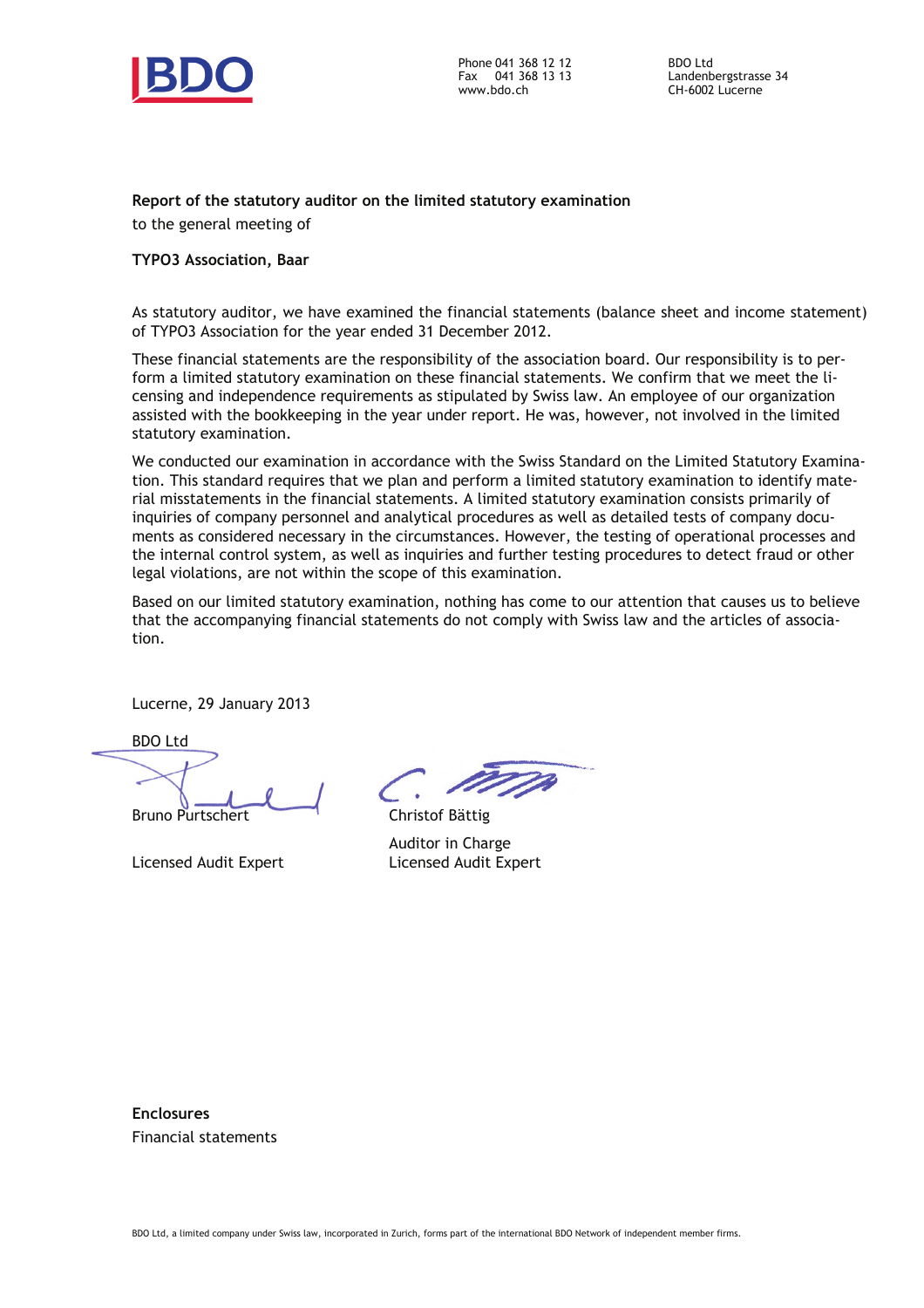## **Balance Sheet**

| <b>Assets</b>                             | 31.12.2012<br><b>EUR</b> | 31.12.2012<br><b>CHF</b> | 31.12.2011<br><b>CHF</b> |
|-------------------------------------------|--------------------------|--------------------------|--------------------------|
| current assets                            |                          |                          |                          |
| bank and cash                             |                          |                          |                          |
| CS account 0842-395125-51 (CHF)           | 19'055.99                | 22'996.77                | 9'010.16                 |
| CS account 395125-52 (Euro)               | 5'702.12                 | 6'881.32                 | 11'665.59                |
| bank account Sparkasse Hochrhein 77015428 | 80'371.41                | 96'992.22                | 36'974.41                |
| bank account Sparkasse Hochrhein 77036143 | 149'126.44               | 179'965.79               | 125'500.05               |
| bank account Sparkasse Hochrhein 77043941 | 36'545.91                | 44'103.60                | 44'029.85                |
|                                           | 290'801.87               | 350'939.70               | 227'180.06               |
| time deposit                              |                          |                          |                          |
| time deposit Sparkasse Hochrhein          | 235'065.87               | 283'677.49               | 281'919.75               |
|                                           | 235'065.87               | 283'677.49               | 281'919.75               |
| receivables                               |                          |                          |                          |
| receivables withholding tax               | 0.00                     | 0.00                     | 28.54                    |
|                                           | 0.00                     | 0.00                     | 28.54                    |
| accruals                                  |                          |                          |                          |
| FFIS e.V.-EUR                             | 0.00                     | 0.00                     | 17'926.50                |
| prepaid expenses                          | 17'352.53                | 20'941.03                | 7'350.00                 |
|                                           | 17'352.53                | 20'941.03                | 25'276.50                |
| total current assets                      | 543'220.27               | 655'558.22               | 534'404.85               |
| total assets                              | 543'220.27               | 655'558.22               | 534'404.85               |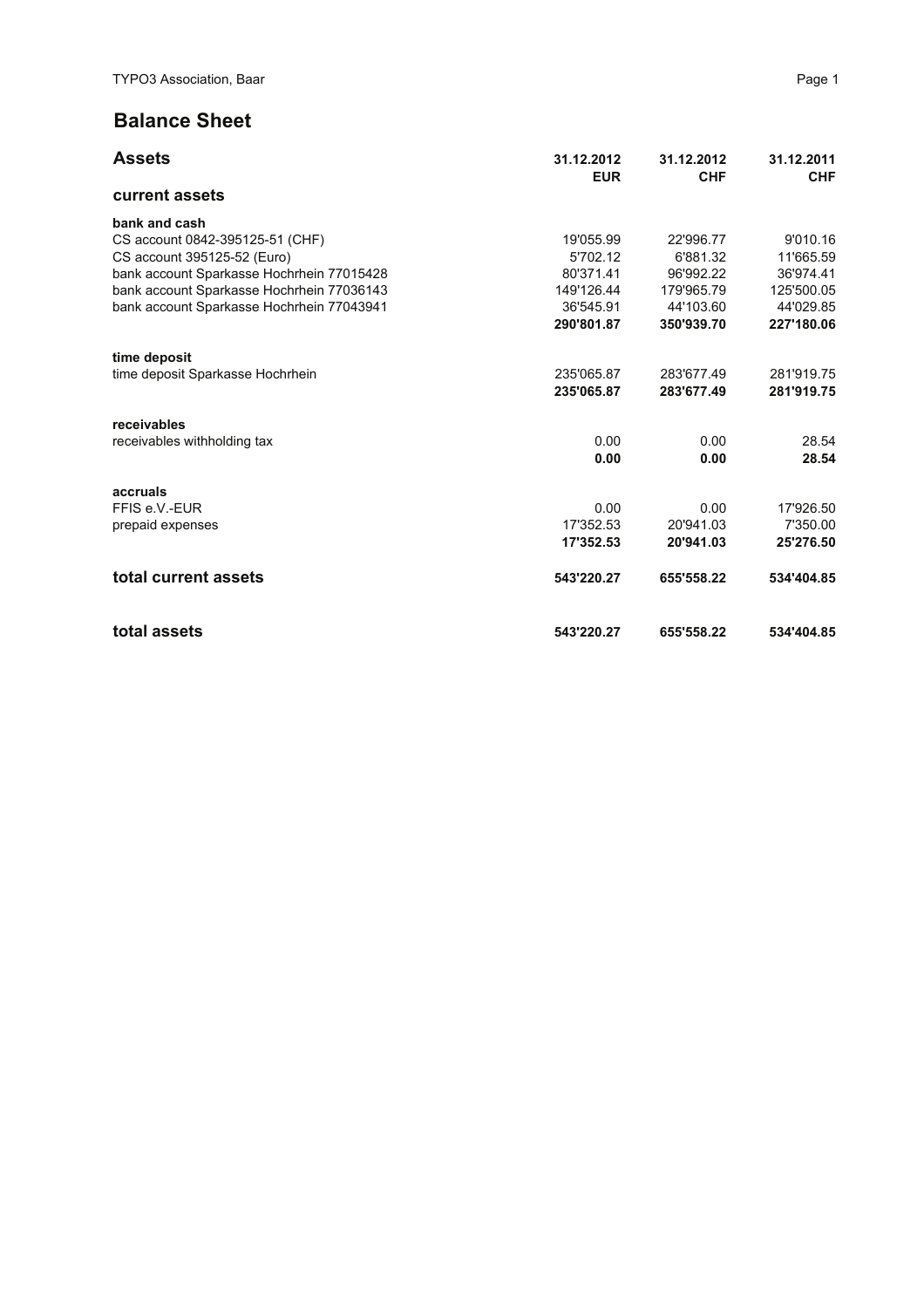| <b>Equity and liabilities</b>    | 31.12.2012<br><b>EUR</b> | 31.12.2012<br><b>CHF</b> | 31.12.2011<br><b>CHF</b> |
|----------------------------------|--------------------------|--------------------------|--------------------------|
| liabilities                      |                          |                          |                          |
| current liabilities              |                          |                          |                          |
| accounts payble                  | 9'493.43                 | 11'456.67                | 41'837.28                |
|                                  | 9'493.43                 | 11'456.67                | 41'837.28                |
| accruals/provisions              |                          |                          |                          |
| advanced payment membership fees | 246'469.00               | 297'438.79               | 196'212.00               |
| deferred income                  | 4'540.86                 | 5'479.91                 | 9'500.00                 |
| provision FFIS e.V.-EUR          | 0.00                     | 0.00                     | 17'926.50                |
|                                  | 251'009.86               | 302'918.70               | 223'638.50               |
| total liabilities                | 260'503.29               | 314'375.37               | 265'475.78               |
| equity                           |                          |                          |                          |
| membership fees                  |                          |                          |                          |
| active members                   | 1'705.70                 | 2'070.55                 | 2'070.55                 |
| individual members               | 68'668.32                | 83'315.29                | 76'315.85                |
| company members                  | 212'841.54               | 258'222.80               | 233'483.40               |
|                                  | 283'215.56               | 343'608.64               | 311'869.80               |
| currency translation differences |                          |                          |                          |
| currency translation differences | 0.00                     | $-1'572.94$              | 0.00                     |
|                                  | 0.00                     | $-1'572.94$              | 0.00                     |
| accumulated deficit              |                          |                          |                          |
| brought forward Jan. 01          | $-35'374.19$             | $-42'940.73$             | $-75.84$                 |
| net income/net loss for the year | 34'875.61                | 42'087.89                | -42'864.89               |
|                                  | $-498.58$                | $-852.84$                | -42'940.73               |
| total equity                     | 282'716.98               | 341'182.85               | 268'929.07               |
| total equity and liabilities     | 543'220.27               | 655'558.22               | 534'404.85               |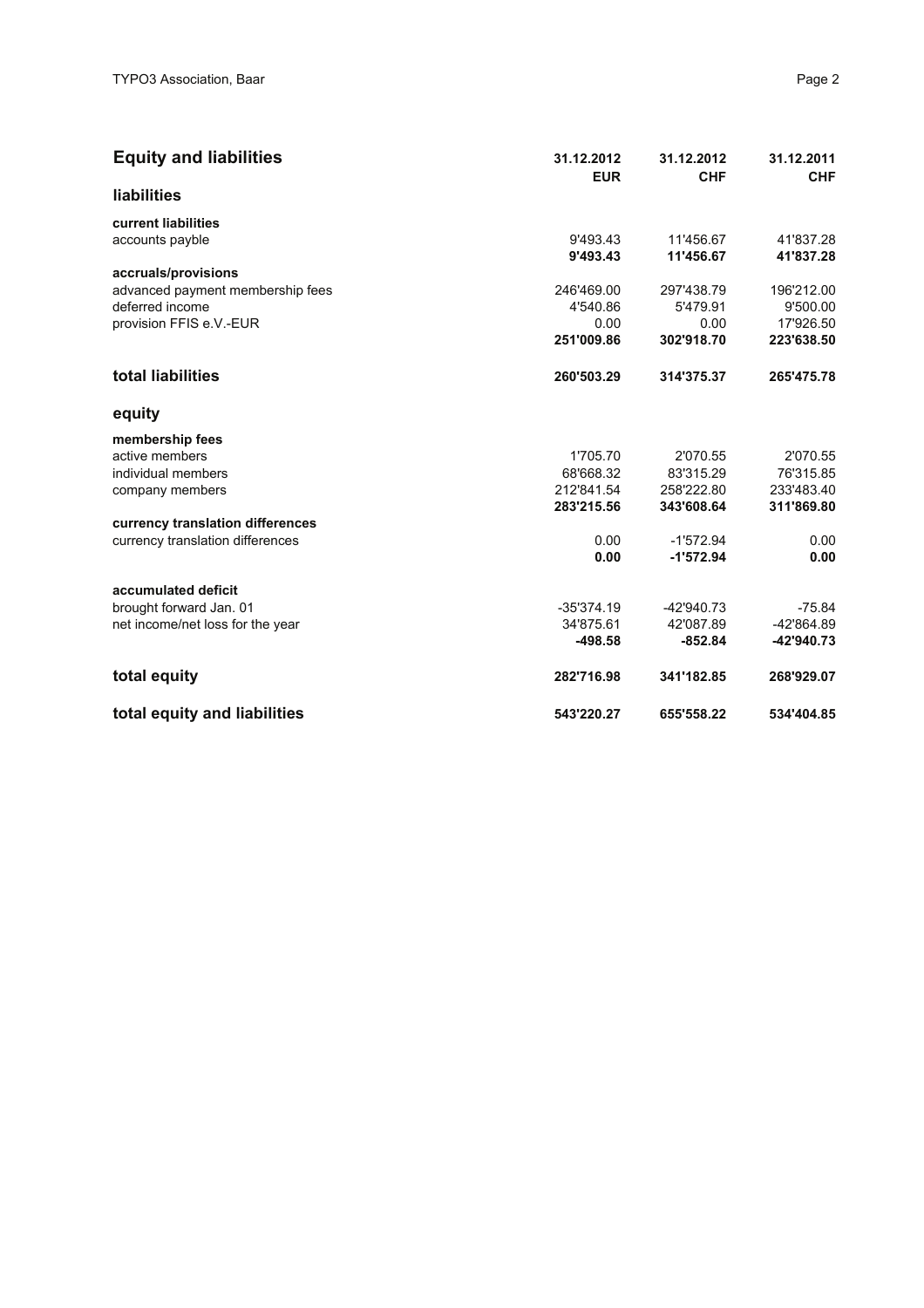### **Income statement**

|                                         | 2012<br><b>EUR</b>     | 2012<br><b>CHF</b>     | 2011<br><b>CHF</b> |
|-----------------------------------------|------------------------|------------------------|--------------------|
| revenues                                |                        |                        |                    |
| annual member contributions             |                        |                        |                    |
| individual supporting members           | 28'808.79              | 34'766.45              | 33'838.80          |
| company supporting members              | 292'736.64             | 353'274.58             | 238'641.51         |
|                                         | 321'545.43             | 388'041.02             | 272'480.31         |
| <b>Events</b>                           |                        |                        |                    |
| Events T3CON/T3DD/T3UNI & T3BOARD       | 83'126.30              | 100'316.82             | 68'543.48          |
|                                         | 83'126.30              | 100'316.82             | 68'543.48          |
| other income                            |                        |                        |                    |
| interest income                         | 3'347.38               | 4'039.62               | 2'461.95           |
| exchange profit                         | 0.00                   | 0.00                   | 1'763.95           |
| donations/various income                | 18'709.87              | 22'579.07              | 17'348.64          |
|                                         | 22'057.25              | 26'618.69              | 21'574.54          |
| extraordinary income                    | 0.00                   | 0.00                   | 80'042.60          |
| total revenues                          | 426'728.98             | 514'976.53             | 442'640.93         |
| expenses                                |                        |                        |                    |
| <b>Development TYPO3</b>                |                        |                        |                    |
| TYPO3 Version 4                         | 59'070.56              | 71'286.35              | 93'713.73          |
| TYPO3 Phoenix FLOW3/Version 5           | 203'929.34             | 246'101.93             | 243'173.65         |
| TYPO3 Version 4.x/5.0 Community Manager | 66'051.95              | 79'711.49              | 84'939.00          |
| TYPO3 certifications                    | $-22'286.88$           | -26'895.81             | $-45'164.16$       |
| <b>TYPO3 security work</b>              | 2'272.66               | 2'742.65               | 4'872.70           |
| TYPO3 server team                       | 3'271.71               | 3'948.30               | 2'592.85           |
| TYPO3 marketing/com.                    | 0.00                   | 0.00                   | 8'345.23           |
| TYPO3 administration                    | 0.00                   | 0.00                   | 35'457.39          |
| TYPO3 board-assistance                  | 13'767.67              | 16'614.82              | 22'754.01          |
| TYPO3 lawyer expenses                   | 0.00                   | 0.00                   | 8'394.56           |
| TYPO3 board work                        | 3'485.37               | 4'206.14               | 7'697.05           |
| Perestroika                             | 0.00                   | 0.00                   | 13'117.10          |
| <b>BLE Project</b>                      | 0.00                   | 0.00                   | -37'640.40         |
| Google GSoC                             | 0.00                   | 0.00                   | $-1'425.85$        |
| migration/office doc                    | 0.00                   | 0.00                   | 9'348.13           |
| consultancy listing                     | $-13'651.42$           | $-16'474.53$           | 0.00               |
| extension builder                       | 6'728.95               | 8'120.50               | 0.00               |
| extbase code-sprint                     | 5'055.72               | 6'101.24               | 0.00               |
| doc team                                | 10'000.00              | 12'068.00              | 0.00               |
| new TER                                 | 2'480.00<br>340'175.63 | 2'992.86<br>410'523.95 | 0.00<br>450'174.99 |